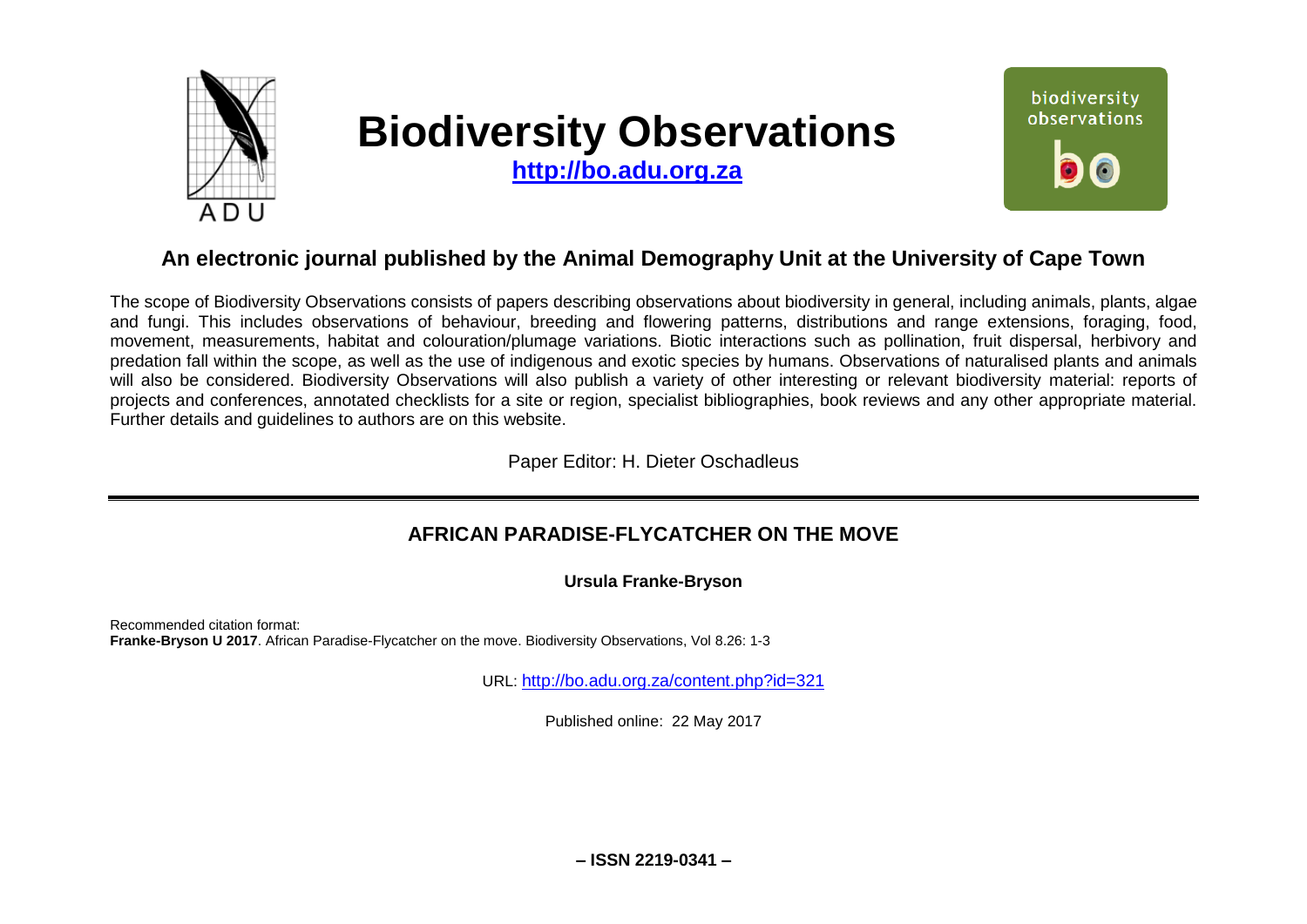

### **BIRD SIGHTING**

## **AFRICAN PARADISE-FLYCATCHER ON THE MOVE**

*Ursula Franke-Bryson*

Munich, Germany, Corresponding author: [praxis@ursula-franke.de](mailto:praxis@ursula-franke.de)



*Figure 1 - The beauty of an African Paradise-flycatcher, ringed along the Omaruru river.*

#### **Introduction**

African Paradise-flycatchers *Terpsiphone viridis* (Figure 1) occur quite scattered over Namibia: They are regularly seen in a few

pentads in the northern part of the country, such as around the Waterberg, around Etsoha, and in the vegetation along rivers, which are places of preference, like the Omaruru, the Cunene and in the eastern Caprivi. As Windhoek is home to a number of birders participating in the SABAP and offers gardens and trees, this bird species is also recorded in the city.

#### **Sighting**

On 28 February 2017 we observed two quite vocally active African Paradise-flycatchers in eastern Namibia, a few kilometers north of Witvlei (at 22°21'S 18°31'E). This was the first time ever we had heard and seen them in this location. The birds spent the afternoon moving through the pine and gum trees in front of the living-room. Watching their movements for hours and - unsuccessfully - trying to catch them for ringing, it seemed like they were arriving from further south and perching, hunting and feeding slowly on their way northwards through the branches. In the late afternoon they were gone.

Both individuals appeared to be young males, with tails growing (Figure 2,3).



*Figure 2a,b - The short streamers indicate a young male.*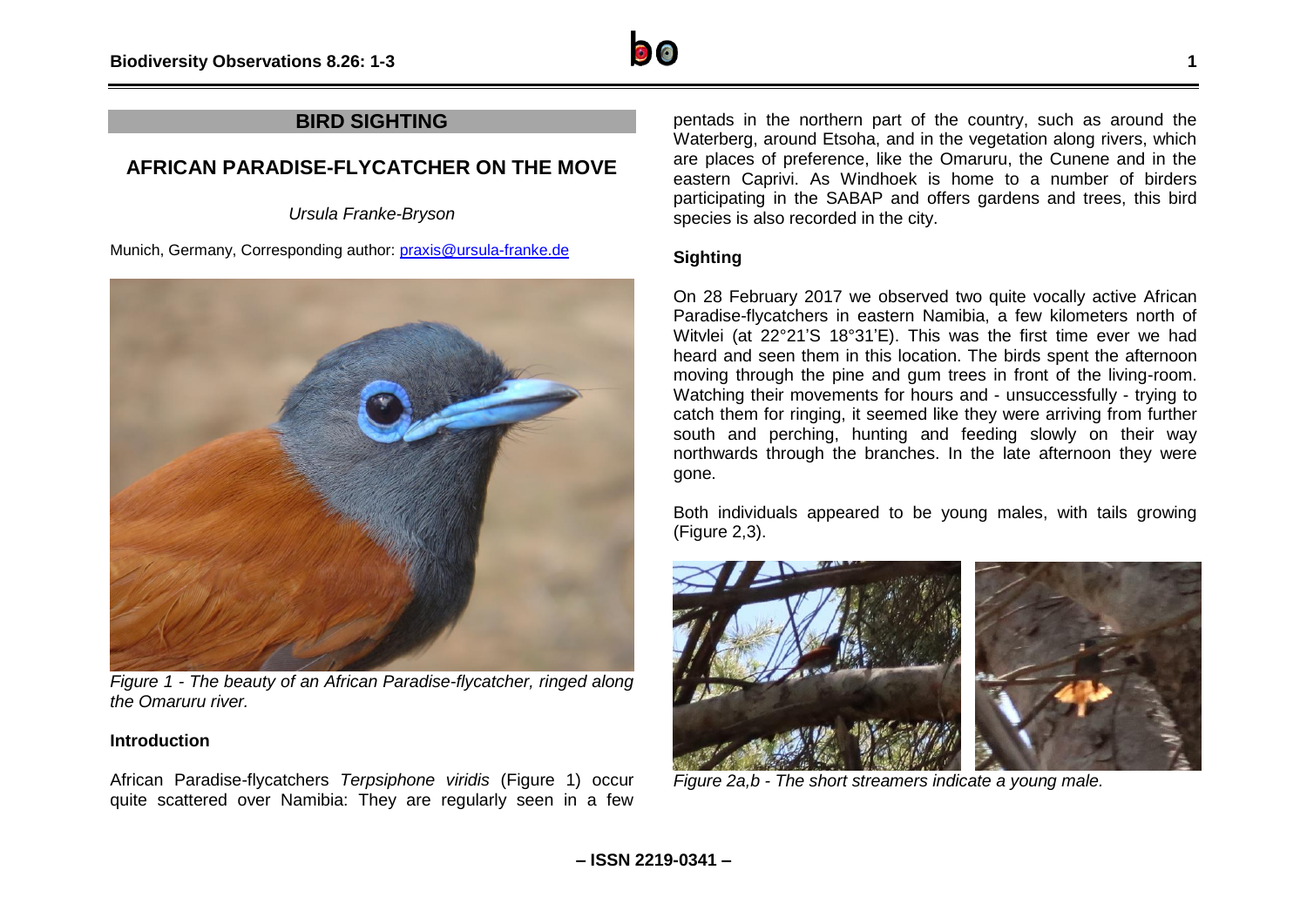



*Figure 3 - The second bird, also a young male, growing the long tail feathers.*

#### **Discussion**

Parts of the breeding population in South Africa to Namibia (race *plumbeiceps*) undertake a post-breeding migration north to equatorial regions in the western part of Africa, like Cameroon, Gabon and DRCongo, others fly more easterly. The birds start leaving in mid-February, after their main breeding season which peaks mainly from November to December (Moeliker 2017).

It is likely that the two young males that were observed, were already on migration.

#### **Acknowledgements**

My thanks go to Dane Paijmans for kindly providing me with the SABAP map.

#### **References**

Moeliker K 2017. African Paradise-flycatcher (*Terpsiphone viridis*). In: del Hoyo J, Elliott A, Sargatal J, Christie DA & de Juana E (eds.). Handbook of the Birds of the World Alive. Lynx Edicions, Barcelona. (retrieved from http://www.hbw.com/node/59194 on 30 April 2017).

SABAP2 map for African Paradise-flycatcher (Retrieved from http://sabap2.adu.org.za/species\_info.php?spp=682#menu\_left on 30 April 2017).



*Figure 4 – Scarce in distribution - and scarcely being observed? Distribution of the African Paradise-flycatcher in northern Namibia. Large green grids = SABAP1 records, small blue grids = SABAP2 records, R = ringing records (marker colour: yellow 1950-1979; green 1980-1999; blue 2000-2017).*